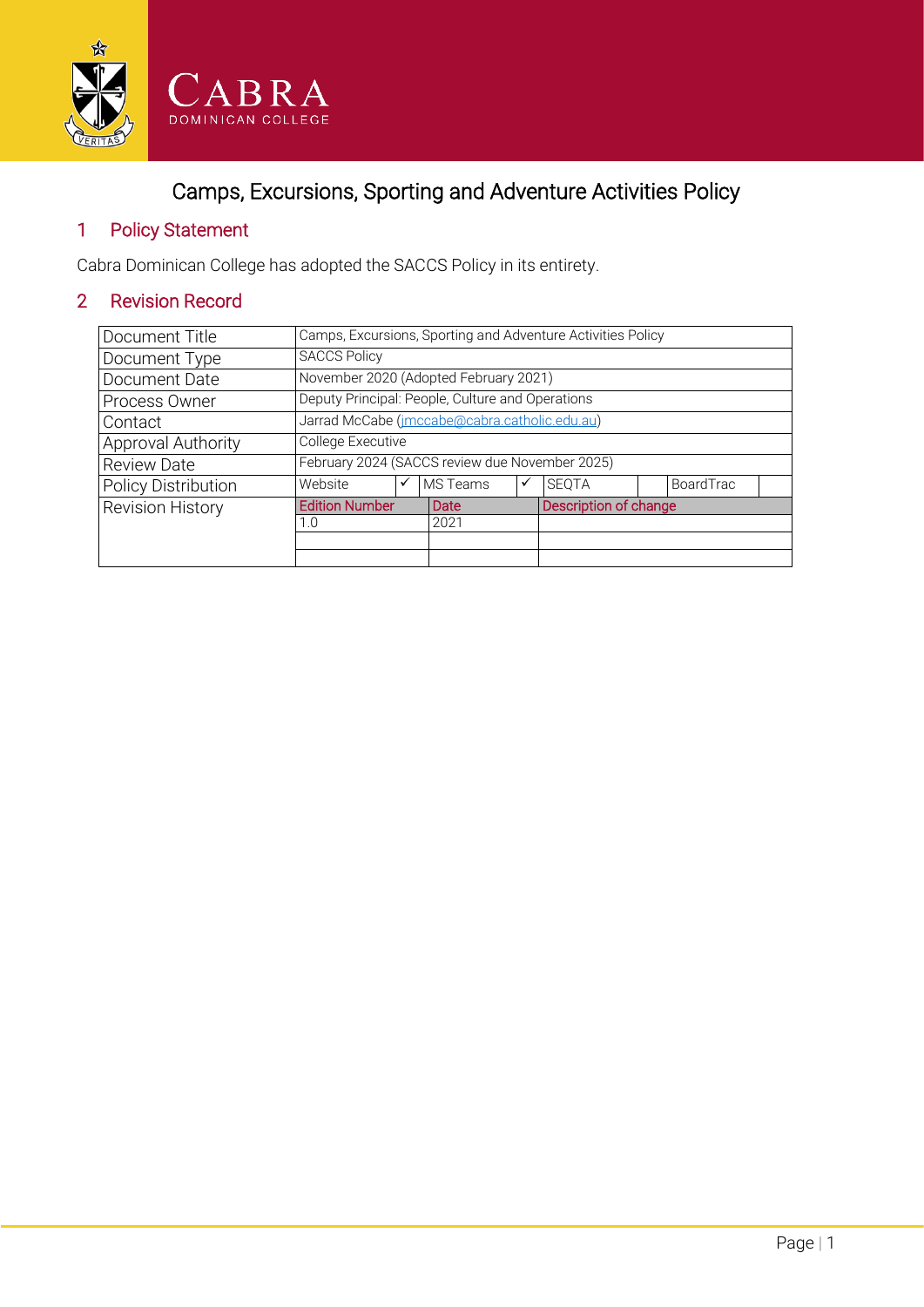

SOUTH AUSTRALIAN COMMISSION<br>FOR CATHOLIC SCHOOLS

# Camps, Excursions, Sporting and Adventure **Activities**

**Policy**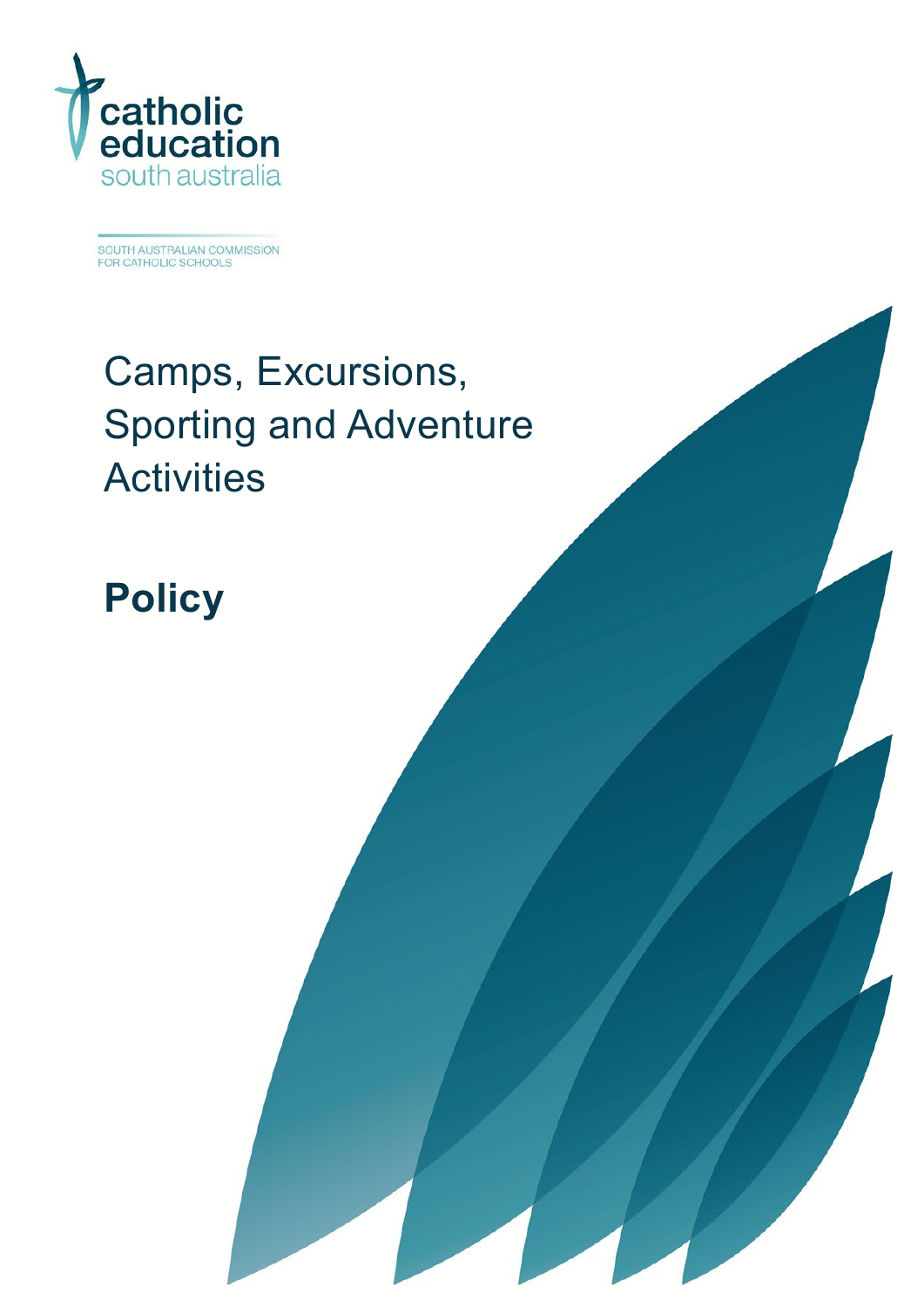#### **Contents**

| 1 | Purpose                                                                  | 3  |
|---|--------------------------------------------------------------------------|----|
| 2 | Scope of Policy                                                          | 3  |
| 3 | <b>Definitions</b>                                                       | 3  |
| 4 | <b>Policy Detail</b>                                                     | 4  |
|   | 4.1 Duty of care                                                         | 4  |
|   | 4.2 Education and early childhood services national law and regulations  | 4  |
|   | 4.3 Inclusivity                                                          | 5  |
|   | 4.4Disability Standards                                                  | 5  |
|   | 4.5 Child protection                                                     | 6  |
|   | 4.6 Risk management                                                      | 6  |
|   | 4.7 Incident reporting                                                   | 7  |
|   | 4.8 Parents or legal guardians on camps or excursions                    | 7  |
|   | 4.9 School based contact person                                          | 7  |
|   | 4.10 Bushfire prone areas                                                | 7  |
|   | 4.11 Consent (including waivers)                                         | 8  |
|   | 4.12 Planning a camp or excursion                                        | 8  |
|   | 4.13 Alcohol, drugs and smoking                                          | 8  |
| 5 | Responsibility for implementation, monitoring, and continual improvement | 9  |
| 6 | <b>Related Documents</b>                                                 | 9  |
| 7 | References and Attribution                                               | 10 |
| 8 | <b>Revision Record</b>                                                   | 10 |

<span id="page-2-0"></span>**SOUTH AUSTRALIAN COMMISSION FOR CATHOLIC SCHOOLS** PO BOX 179 TORRENSVILLE PLAZA SOUTH AUSTRALIA 5031 TELEPHONE: (08) 8301 6600 FACSIMILE: (08) 8301 6611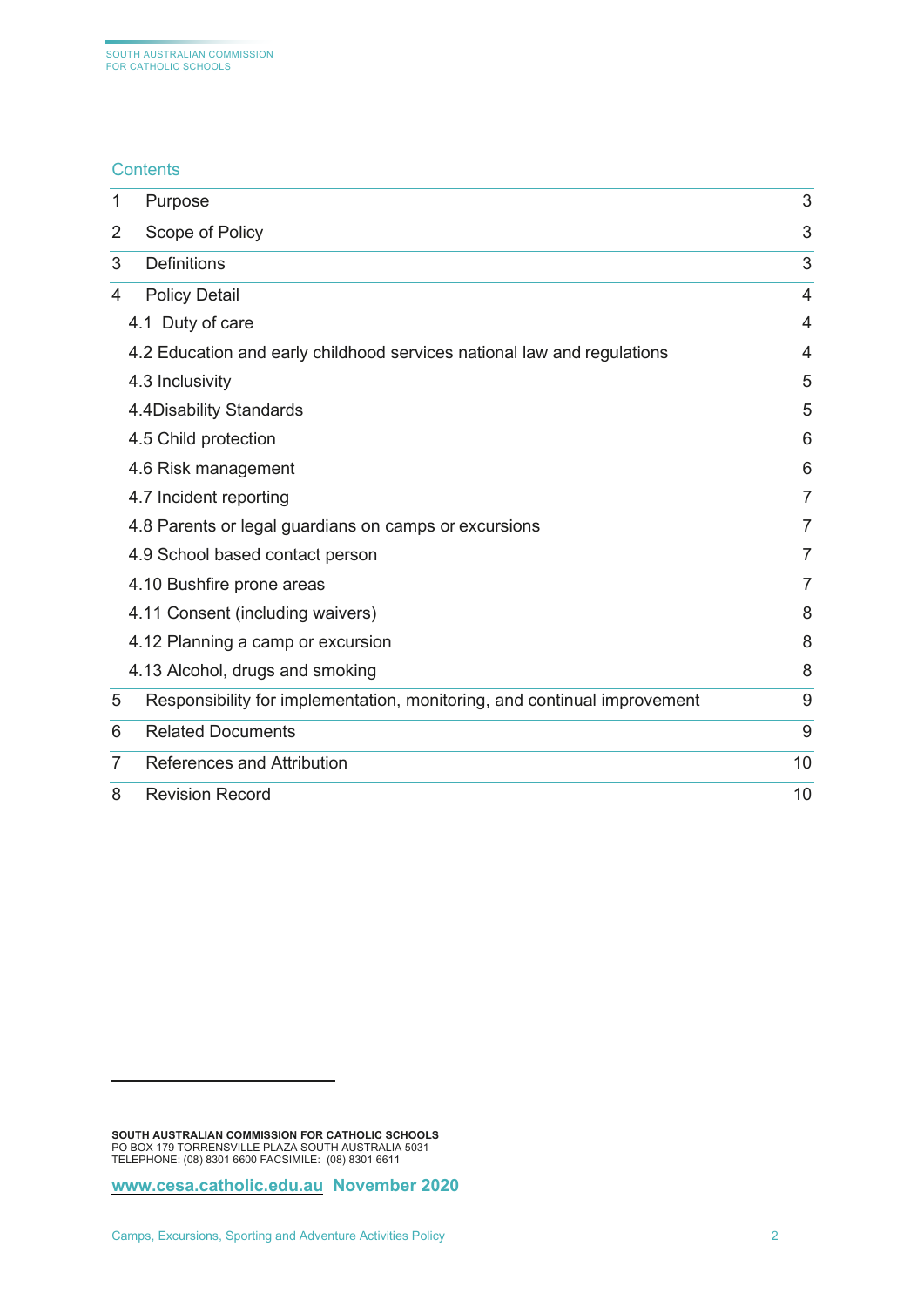# <span id="page-3-0"></span>**1 Purpose**

The purpose of this policy is to articulate the position of the South Australian Commission for Catholic Schools in relation to Camps, Excursions, Sporting and Adventure Activities.

This policy and associated procedures provides a framework for Principals and school leaders to plan and undertake camps and excursions that enable all children and young people to move safely and effectively beyond the school setting to participate in an array of learning experiences offered within the community and natural environment. In addition, the policy and associated procedures aim to ensure that all sporting and adventure activities are conducted with the highest regards for the safety of participants.

This policy and related procedures outline the obligations and procedural requirements of schools particularly, teachers, educators, workers, parents/legal guardians and others.

# <span id="page-3-1"></span>**2 Scope of Policy**

This policy applies to schools in Catholic Education South Australia (CESA). It is recognised that some separately governed schools may have obligations to governing authorities that need to be fulfilled in relation to the conduct of the undertakings described in this policy.

Excursions involving overseas travel should be planned in line with the [SACCS Overseas](https://online.cesa.catholic.edu.au/docushare/dsweb/Get/Document-30863/20180627_Overseas+Travel+Procedure_FINAL_MK.pdf)  [Travel Procedure](https://online.cesa.catholic.edu.au/docushare/dsweb/Get/Document-30863/20180627_Overseas+Travel+Procedure_FINAL_MK.pdf) (2018) and the [SACCS Student Overseas Travel Excursions](https://online.cesa.catholic.edu.au/docushare/dsweb/View/Collection-7259) Procedure [\(2020\)](https://online.cesa.catholic.edu.au/docushare/dsweb/View/Collection-7259) and read in conjunction with this policy and its supporting procedure.

This policy does not apply to work placements or children and young people attending adjacent campuses and facilities, such as school community libraries/gyms, that is an ongoing requirement of the school curriculum.

It should be noted that, prior to undertaking any excursion, schools that operate Early Education and Care Services for example OSHC, Vacation Care, Long Day Care and Pre-schools, are required to check compliance requirements under:

- the [Education and Care Services National Law Act 2010](https://aus01.safelinks.protection.outlook.com/?url=https%3A%2F%2Fwww.acecqa.gov.au%2Fnqf%2Fnational-law-regulations%2Fnational-law&data=02%7C01%7CSteve.Genesin%40cesa.catholic.edu.au%7Cedea9bce22b54a324e5108d838f72e3b%7C324d0eab8f464c94aeff237148fb968e%7C0%7C0%7C637321981571537626&sdata=MWH6YtDi%2FCBgX4UhTtGYKVoOVwO5uqBss14ClgEUm74%3D&reserved=0) and [Regulations](https://aus01.safelinks.protection.outlook.com/?url=https%3A%2F%2Fwww.legislation.nsw.gov.au%2F%23%2Fview%2Fregulation%2F2011%2F653&data=02%7C01%7CSteve.Genesin%40cesa.catholic.edu.au%7Cedea9bce22b54a324e5108d838f72e3b%7C324d0eab8f464c94aeff237148fb968e%7C0%7C0%7C637321981571547622&sdata=JoqpO03JzkrzElXR51tgPga4nn6YyP5buYfFhqj2aUw%3D&reserved=0)
- **the South Australian Education and Early Childhood Services** [\(Registration and Standards\) Act 2011](https://aus01.safelinks.protection.outlook.com/?url=https%3A%2F%2Fwww.legislation.sa.gov.au%2FLZ%2FC%2FA%2FEDUCATION%2520AND%2520EARLY%2520CHILDHOOD%2520SERVICES%2520(REGISTRATION%2520AND%2520STANDARDS)%2520ACT%25202011%2FCURRENT%2F2011.46.AUTH.PDF&data=02%7C01%7CSteve.Genesin%40cesa.catholic.edu.au%7Cedea9bce22b54a324e5108d838f72e3b%7C324d0eab8f464c94aeff237148fb968e%7C0%7C0%7C637321981571557617&sdata=PzDVAdyoR9O%2BcwPvxmjk2h2rIl54BodUIvAdvEnsZvY%3D&reserved=0) and
- [Section 4 of the Australian Children's Education and Care Quality](https://aus01.safelinks.protection.outlook.com/?url=https%3A%2F%2Fwww.acecqa.gov.au%2Fsites%2Fdefault%2Ffiles%2F2020-01%2FGuide-to-the-NQF_2.pdf&data=02%7C01%7CSteve.Genesin%40cesa.catholic.edu.au%7Cedea9bce22b54a324e5108d838f72e3b%7C324d0eab8f464c94aeff237148fb968e%7C0%7C0%7C637321981571557617&sdata=HErDubpWCJ9nsg7O2O%2FxS%2BmOKaPmeyvwWTQrqkzy5yA%3D&reserved=0)  [Authority's \(ACECQA\) National Quality Framework](https://aus01.safelinks.protection.outlook.com/?url=https%3A%2F%2Fwww.acecqa.gov.au%2Fsites%2Fdefault%2Ffiles%2F2020-01%2FGuide-to-the-NQF_2.pdf&data=02%7C01%7CSteve.Genesin%40cesa.catholic.edu.au%7Cedea9bce22b54a324e5108d838f72e3b%7C324d0eab8f464c94aeff237148fb968e%7C0%7C0%7C637321981571557617&sdata=HErDubpWCJ9nsg7O2O%2FxS%2BmOKaPmeyvwWTQrqkzy5yA%3D&reserved=0)

# <span id="page-3-2"></span>**3 Definitions**

A camp is an activity organised by a school during which children and young people leave the school to engage in educational and recreational activities overnight.

An excursion is an activity organised by a school (not including work experience) during which children and young people leave the school to engage in educational activities. Adventure activities are included in this definition (regardless of whether they occur at the school or not).

An excursion is a variation to normal activity and is not predominantly recreational.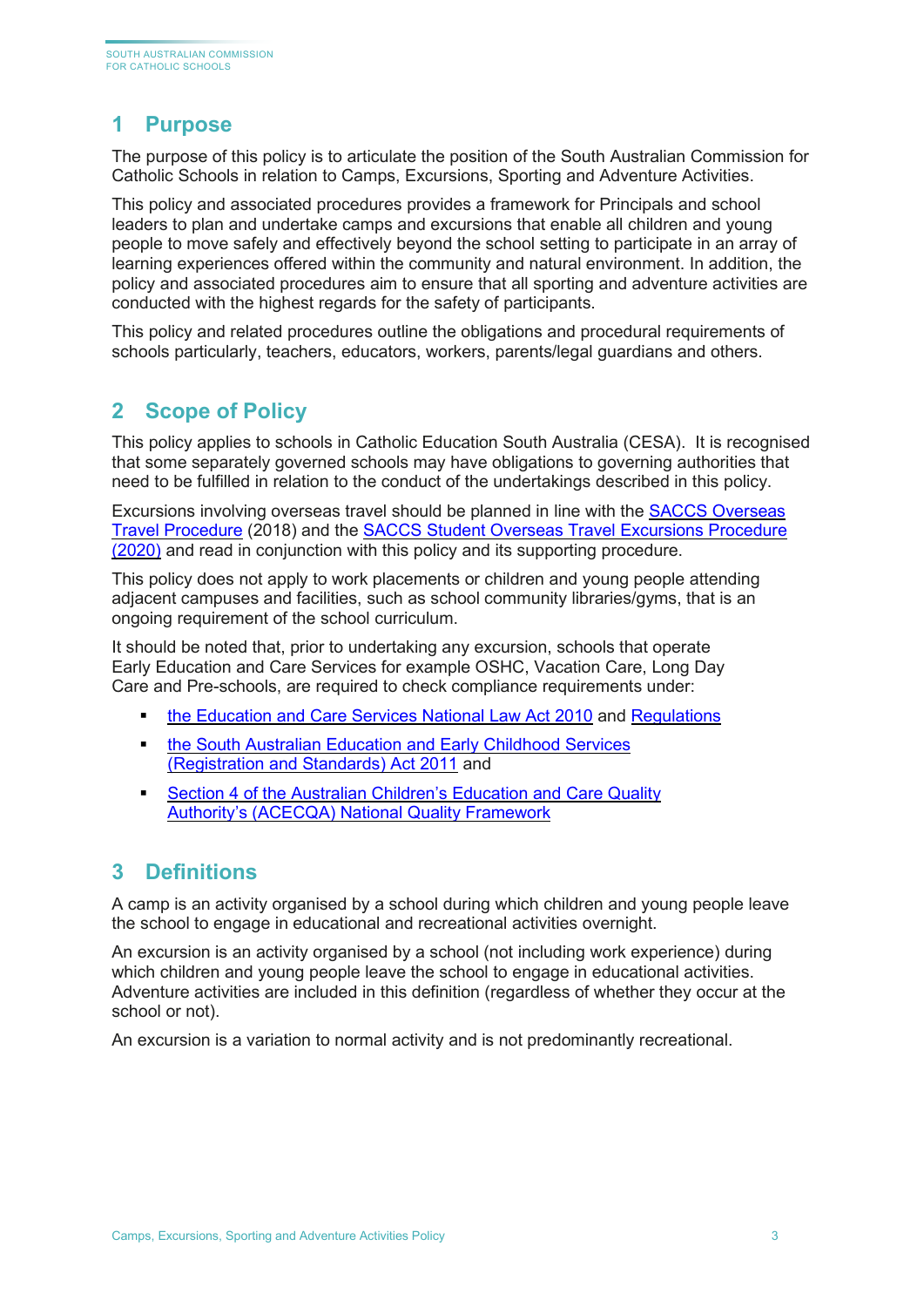# <span id="page-4-0"></span>**4 Policy Detail**

The South Australian Commission for Catholic Schools is committed to:

- Encouraging schools to undertake Camps, Excursions, Sporting and Adventure Activities that support and enrich a range of curriculum areas and provide deep learning experiences to children and young people in a variety of environments.
- **Principals and school leaders ensuring the safety and wellbeing of children, young** people and workers to conduct Camps, Excursions, Sporting and Adventure Activities with all parties aware of their roles and responsibilities.
- Allowing camps and excursions to be inclusive of all children and young people to ensure that they are given the opportunity to participate. Camps and excursions can provide a unique opportunity for all students to be included in enriching learning experiences that promote the principles of inclusivity.
- **Principals and school leaders ensuring that all necessary planning and documentation** has been completed prior to the Camps, Excursions, Sporting and Adventure Activities being finalised and approved. This includes appropriate Risk Assessment/Management.
- Principals and school leaders ensuring all relevant Child Protection issues have been addressed along with, where appropriate, RAN-EC training and screening of others, including third party providers.

## <span id="page-4-1"></span>**4.1 Duty of care**

All CESA staff owe a duty to take reasonable care to protect those children and young people in their care and control from a reasonably foreseeable risk of harm. When this required standard of care is exercised it mitigates against claims of negligence. Refer to [SACCS Duty of Care Policy.](https://online.cesa.catholic.edu.au/docushare/dsweb/Get/Document-26672/Duty+of+Care+Policy_2020.pdf)

In addition to the obligations outlined above, Principals must advise CESA staff (and others, including volunteers) that they have statutory obligations pursuant to section 28 and 29 of the [Work Health and](https://www.legislation.sa.gov.au/LZ/C/A/WORK%20HEALTH%20AND%20SAFETY%20ACT%202012.aspx) [Safety Act 2012 \(SA\) \(](https://www.legislation.sa.gov.au/LZ/C/A/WORK%20HEALTH%20AND%20SAFETY%20ACT%202012.aspx)WHS Act) to:

- take reasonable care for their own health and safety; and
- to take reasonable care that their acts or omissions do not adversely affect the health and safety of other persons; and
- comply, so far as the worker is reasonably able, with any reasonable instruction that is given by CESA to allow CESA to comply with the WHS Act; and/or
- cooperate with any CESA policy or procedure relating to health or safety at the workplace that has been notified to them.

The Principal must nominate a teacher-in-charge for any camp or excursion.

To ensure the safety and wellbeing of children, young people and workers, camps or excursions must be conducted with all parties aware of their roles and responsibilities.

#### <span id="page-4-2"></span>**4.2 Education and early childhood services national law and regulations**

Preschools must ensure that there is adequate supervision of children at all times and to take every reasonable precaution to protect children from harm and any hazard or risk likely to cause injury, as per the [Education and Early Childhood Services](https://www.legislation.sa.gov.au/LZ/C/A/EDUCATION%20AND%20EARLY%20CHILDHOOD%20SERVICES%20(REGISTRATION%20AND%20STANDARDS)%20ACT%202011.aspx)  [\(Registration and Standards\) Act 2011 \(Schedule 1](https://www.legislation.sa.gov.au/LZ/C/A/EDUCATION%20AND%20EARLY%20CHILDHOOD%20SERVICES%20(REGISTRATION%20AND%20STANDARDS)%20ACT%202011.aspx) [Education and Care Services](https://www.legislation.sa.gov.au/LZ/C/A/EDUCATION%20AND%20EARLY%20CHILDHOOD%20SERVICES%20(REGISTRATION%20AND%20STANDARDS)%20ACT%202011.aspx)  [National Law\)](https://www.legislation.sa.gov.au/LZ/C/A/EDUCATION%20AND%20EARLY%20CHILDHOOD%20SERVICES%20(REGISTRATION%20AND%20STANDARDS)%20ACT%202011.aspx) and the [Education and Education and Early Childhood](https://www.acecqa.gov.au/nqf/national-law-regulations/national-regulations) [Services](https://www.acecqa.gov.au/nqf/national-law-regulations/national-regulations)  [\(Registration and Standards\) Regulations 2011.](https://www.acecqa.gov.au/nqf/national-law-regulations/national-regulations) This includes the requirements to conduct a risk assessment (see clause 1.3) before an excursion.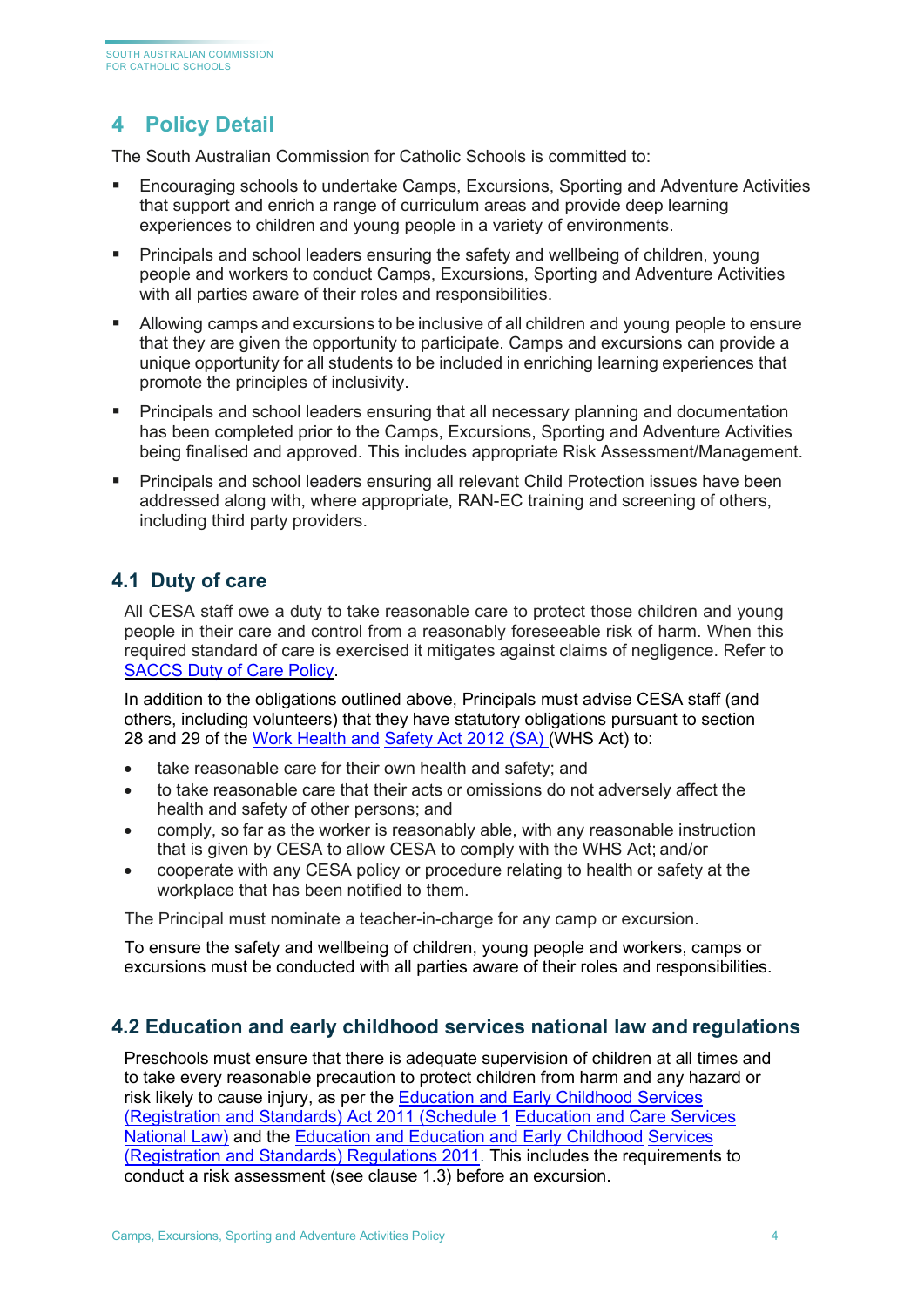## <span id="page-5-0"></span>**4.3 Inclusivity**

As outlined in the Disability [Discrimination](https://www.legislation.gov.au/Details/C2015C00147) Act 1992 camps and excursions are to be inclusive of all children and young people to ensure that they are given the opportunity to participate. Camps and excursions can provide a unique opportunity for all students to be included in enriching learning experiences that promote the principles of inclusivity.

It is unlawful for a school to discriminate against a child or young person on the grounds of disability, sexual orientation, gender identity or intersex status by denying the child or young person access to, or limiting their access to, any benefit such as a school camp or excursion. For further guidance on supporting gender diverse and intersex children and young people during camps or excursions seek advice from the Learning Diversity and Equity Team at the CEO.

Costs should be structured to ensure that there is no undue financial burden imposed upon individual children or young people or their families. Schools should consider whether financial assistance (eg subsidy or payment plan) will be offered, and this should be communicated to families during the consent seeking process. Parents/legal guardians are liable for the costs associated with their child or young person's attendance on a camp or excursion. If for any reason a child or young person is unable to attend a camp or excursion the school should negotiate with the family reasonable reimbursement of costs paid.

The support needs of children and young people with disabilities or medical conditions, multicultural groups, including racial and religious backgrounds, and transgender and intersex will require careful consideration and consultation with parents/legal guardians. Appropriate support measures should be put into place for these children and young people so they can access the learning experiences available through camps and excursions. All support needs required for the child or young person in the context of the camp or excursion location and proposed activities must be captured within the [Sports,](https://online.cesa.catholic.edu.au/docushare/dsweb/View/Collection-7259)  [Adventure, Camps and Excursions Risk Management Plan.](https://online.cesa.catholic.edu.au/docushare/dsweb/View/Collection-7259)

#### <span id="page-5-1"></span>**4.4 Disability Standards**

The **Disability Standards for Education 2005**, in particular the Standard for Participation (see Part 5) and the Standard for Curriculum Development, Accreditation and Delivery (see Part 6), strengthen the obligation of schools to, amongst other things, ensure that off-school activities are designed to include children and young people with disabilities by taking all reasonable steps to ensure that the child or young person is able to participate in the courses or programs provided by the school. Schools should, where necessary, make reasonable adjustments to assist the child or young person to participate in the camp or excursion. To determine whether an adjustment is reasonable consider the factors in the definitions section above. Course determination and planning must be undertaken before or alongside the initial planning for the camp or excursion.

If the adjustment is reasonable but would impose unjustifiable hardship (see definitions section above) on the school then it may be considered appropriate for the school not to comply with the requirements of the standards.

Where a course or program necessarily includes an activity in which the child or young person cannot participate, the school may implement a measure to ensure that the child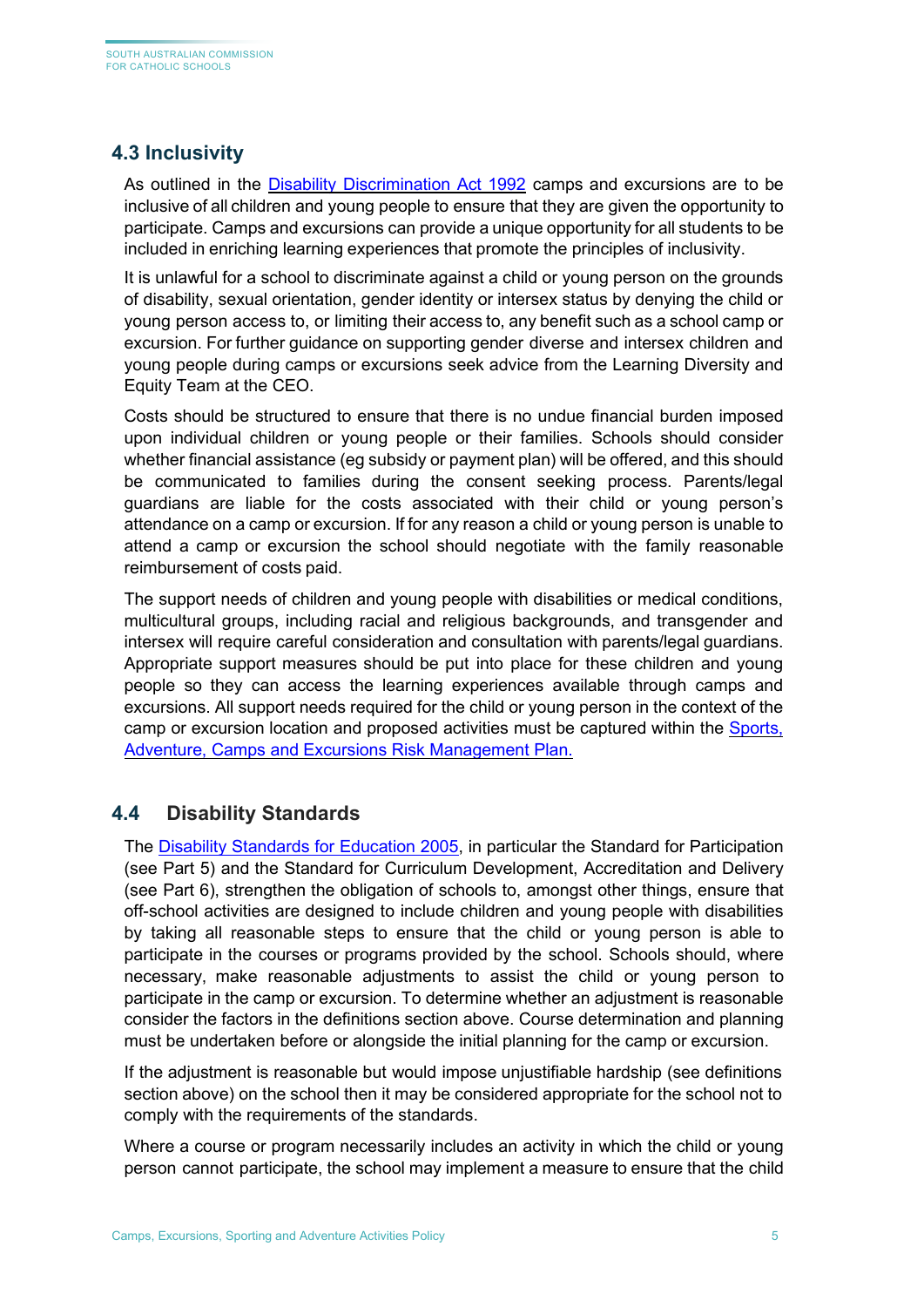or young person is offered an activity that constitutes a reasonable substitute or adjustment within the context of the overall aims of the course or program. However, thorough initial planning should reduce the likelihood of this needing to occur. Clause 5.3 of th[e Disability Standards for Education 2005](https://www.legislation.gov.au/Details/F2005L00767) outlines other measures that a school may implement to enable the child or young person to participate in the course or program on the same basis as other children or young people.

The concept of inclusivity is further supported by the [Ministerial Advisory Committee:](https://www.education.sa.gov.au/department/about-department/minister-education-and-child-development-decd/ministerial-advisory-committee-children-and-students-disability/maccswd-publications)  [Children and](https://www.education.sa.gov.au/department/about-department/minister-education-and-child-development-decd/ministerial-advisory-committee-children-and-students-disability/maccswd-publications) [Students with Disability](https://www.education.sa.gov.au/department/about-department/minister-education-and-child-development-decd/ministerial-advisory-committee-children-and-students-disability/maccswd-publications) publication [Principles of inclusion for children](https://www.education.sa.gov.au/department/about-department/minister-education-and-child-development-decd/ministerial-advisory-committee-children-and-students-disability/principles-inclusion-children-students-disability)  [and students with disability in](https://www.education.sa.gov.au/department/about-department/minister-education-and-child-development-decd/ministerial-advisory-committee-children-and-students-disability/principles-inclusion-children-students-disability) [education and care,](https://www.education.sa.gov.au/department/about-department/minister-education-and-child-development-decd/ministerial-advisory-committee-children-and-students-disability/principles-inclusion-children-students-disability) specifically principle one; 'all children and students who experience disability have the right to access and participate in education'. These principles are endorsed by all 3 school sectors (Catholic, Independent and Government) and must be taken into consideration when planning and implementing a camp or excursion.

# <span id="page-6-0"></span>**4.5 Child protection**

All workers for the purpose of this policy and associated procedures are mandated notifiers pursuant to the [Children and Young People \(Safety\) Act 2017](https://www.legislation.sa.gov.au/LZ/C/A/CHILDREN%20AND%20YOUNG%20PEOPLE%20(SAFETY)%20ACT%202017.aspx) and must be made aware of their obligations to report a reasonable suspicion that a child or young person is, or may be, at risk to the Child Abuse Report Line 131 478 or through the [online child protection reporting system.](https://my.families.sa.gov.au/IDMProv/landing.html)

Staff must also be aware and implement their obligations in accordance with the:

- [Catholic Archdiocese of Adelaide Safeguarding Children and Young People](https://adelaide.catholic.org.au/__files/f/36861/Safeguarding%20Children%20and%20Young%20People%20Policy%20.pdf)  **[Policy](https://adelaide.catholic.org.au/__files/f/36861/Safeguarding%20Children%20and%20Young%20People%20Policy%20.pdf)**
- [Reporting Harm of Children and Young People Procedure](https://online.cesa.catholic.edu.au/docushare/dsweb/View/Collection-7201) (2020)

All people working or volunteering with children and young people on a school site or with a school program are required to undertake mandatory training related to their child protection responsibilities. The training ensures an understanding of roles and responsibilities in keeping children and young people safe, as well as reporting of reasonable suspicion that a child or young person may be at risk. For camps and excursions mandatory training extends to all CESA employees and volunteers attending the camp or excursion but does not include a third party provider of an activity or service where the nature of the camp or excursion is a time limited once-off activity where teachers provide constant supervision. In the situation of a camp or excursion with an overnight stay, given the extended time and added risk, it is not considered a once-off activity and in such a case a third party provider of a camp or excursion is required to undertake mandatory training. In most instances Responding to Abuse or Neglect – Education and Care (RAN-EC) is the required training.

Screening requirements for CESA employees, volunteers, third party providers and external providers (workers) are provided in the [Screening and Verification](https://adelaide.catholic.org.au/__files/f/35823/Working%20with%20Children%20Checks%20Screening%20Policy%20September%2019%20PCUPOL01%20approved.pdf)  [Authority Working with Children Guidelines.](https://adelaide.catholic.org.au/__files/f/35823/Working%20with%20Children%20Checks%20Screening%20Policy%20September%2019%20PCUPOL01%20approved.pdf)

#### <span id="page-6-1"></span>**4.6 Risk management**

Camps and excursions are an extension of the workplace as defined in the WHS Act. This includes transportation to sites and activities conducted while at the camp or excursion. To ensure children and young people and staff are safe, planning must commence by identifying hazards and managing risks with regard to health, safety and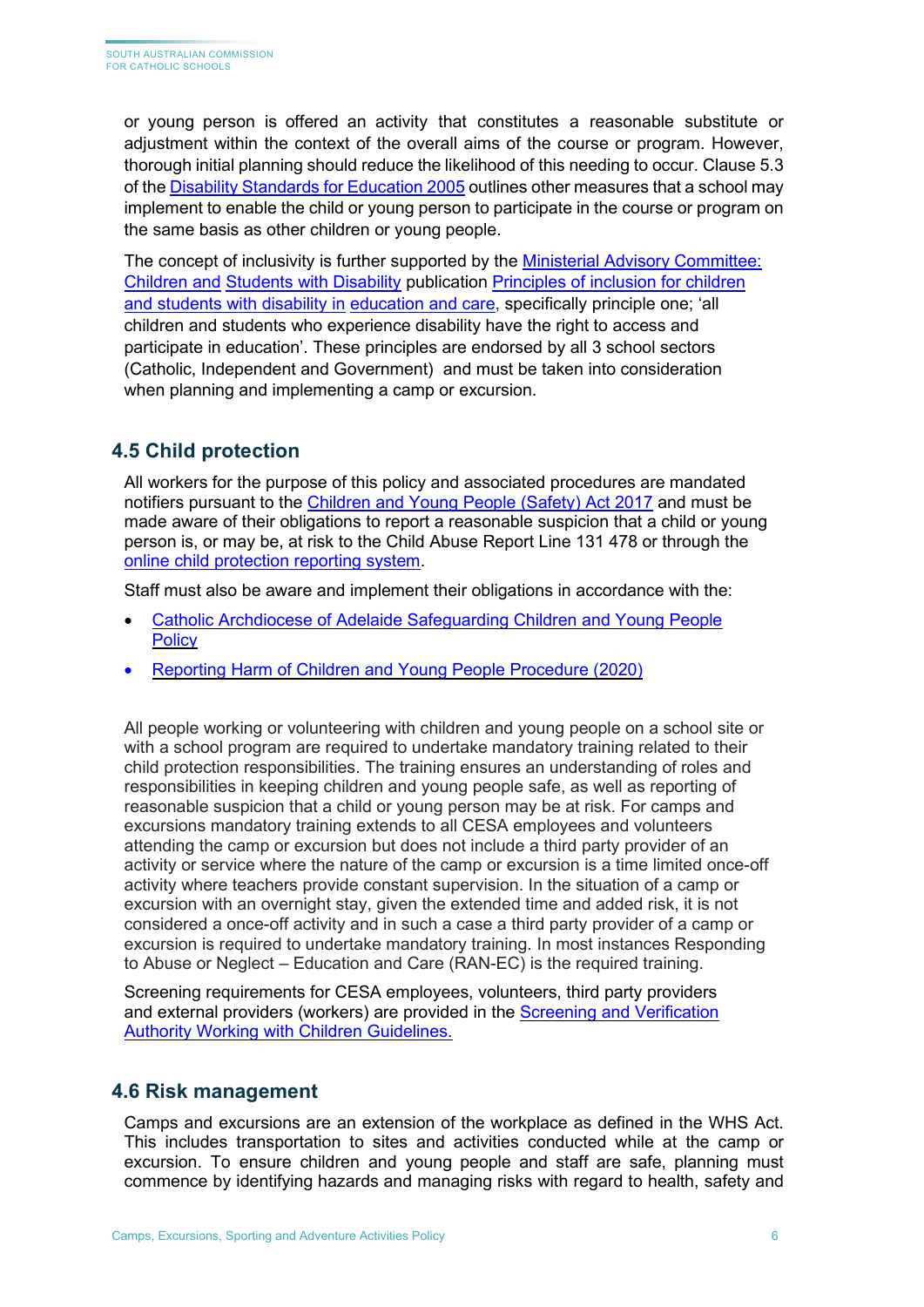wellbeing in accordance with CESA's camps and excursions procedure, before the camp or excursion takes place and must occur before the Principal gives approval.

The identification and management of risks on camps and excursions should be undertaken using the [Sports, Adventure, Camps and Excursions Risk Management Plan](https://online.cesa.catholic.edu.au/docushare/dsweb/View/Collection-7259) Where a recurring camp or excursion has an existing risk management form, this may be reviewed and implemented for the current activity, if the details remain the same and the controls have been implemented and are effective in reducing risks to an acceptable level.

Schools must ensure a risk assessment has been completed prior to seeking parental consent.

#### <span id="page-7-0"></span>**4.7 Incident reporting**

All workers attending a camp or excursion must be made aware of their obligation to report incidents to the teacher-in-charge. The teacher-in-charge must contact the Principal as soon as practicable to ensure reporting of injuries and critical incidents in accordance with CESA protocols on critical incident management.

#### <span id="page-7-1"></span>**4.8 Parents or legal guardians on camps or excursions**

Where parents or legal guardians request to accompany their child or young person to provide specific one to one support, the request may be considered by the Principal. However, no parent or legal guardian must be expected to accompany their child and the child or young person's participation must not be dependent upon their support. If the parents' or legal guardians request is deemed appropriate and if the adult is a [suitable person,](https://edi.sa.edu.au/operations-and-management/school-preschool-and-fdc-admin/managing-volunteers/screening-and-suitability) those adults will be considered a volunteer and must comply with the requirements of CESA's [Procedures for Engaging and Inducting Volunteers.](https://online.cesa.catholic.edu.au/docushare/dsweb/Get/Document-32034/20191212_Procedures+for+Engaging+and+Inducting+Volunteers+Dec+2019_TA.pdf) When considering such a request the Principal must note that the presence of the parent or legal guardian does not diminish the school's duty of care for that child or young person or others in attendance at the camp or excursion and all provisions of this policy and the camps and excursions procedure still apply.

#### <span id="page-7-2"></span>**4.9 School based contact person**

There must be a school based or delegated contact person for all camps and excursions. This person must be a school leader, be contactable at all times for the duration of the event and have copies of all relevant documentation including relevant health and personal care plans and a copy of the [Sports, Adventure, Camps and](https://online.cesa.catholic.edu.au/docushare/dsweb/View/Collection-7259) [Excursions Risk Management Plan.](https://online.cesa.catholic.edu.au/docushare/dsweb/View/Collection-7259) which incorporates the emergency management plan.

See section 5.2.8 of the Camps and Excursions Procedure for more detail.

#### <span id="page-7-3"></span>**4.10 Bushfire prone areas**

Camp or excursion planning must consider bushfire danger. At the outset, schools should avoid planning camps or excursions in high bushfire danger areas during the summer months, particularly in the period between November and April, in favour of safer venues or times. If a bushfire is burning prior to departure and is likely to threaten the intended camp or excursion site, the camp or excursion must be cancelled. Similarly, if during a camp or excursion, if a bushfire poses a threat, the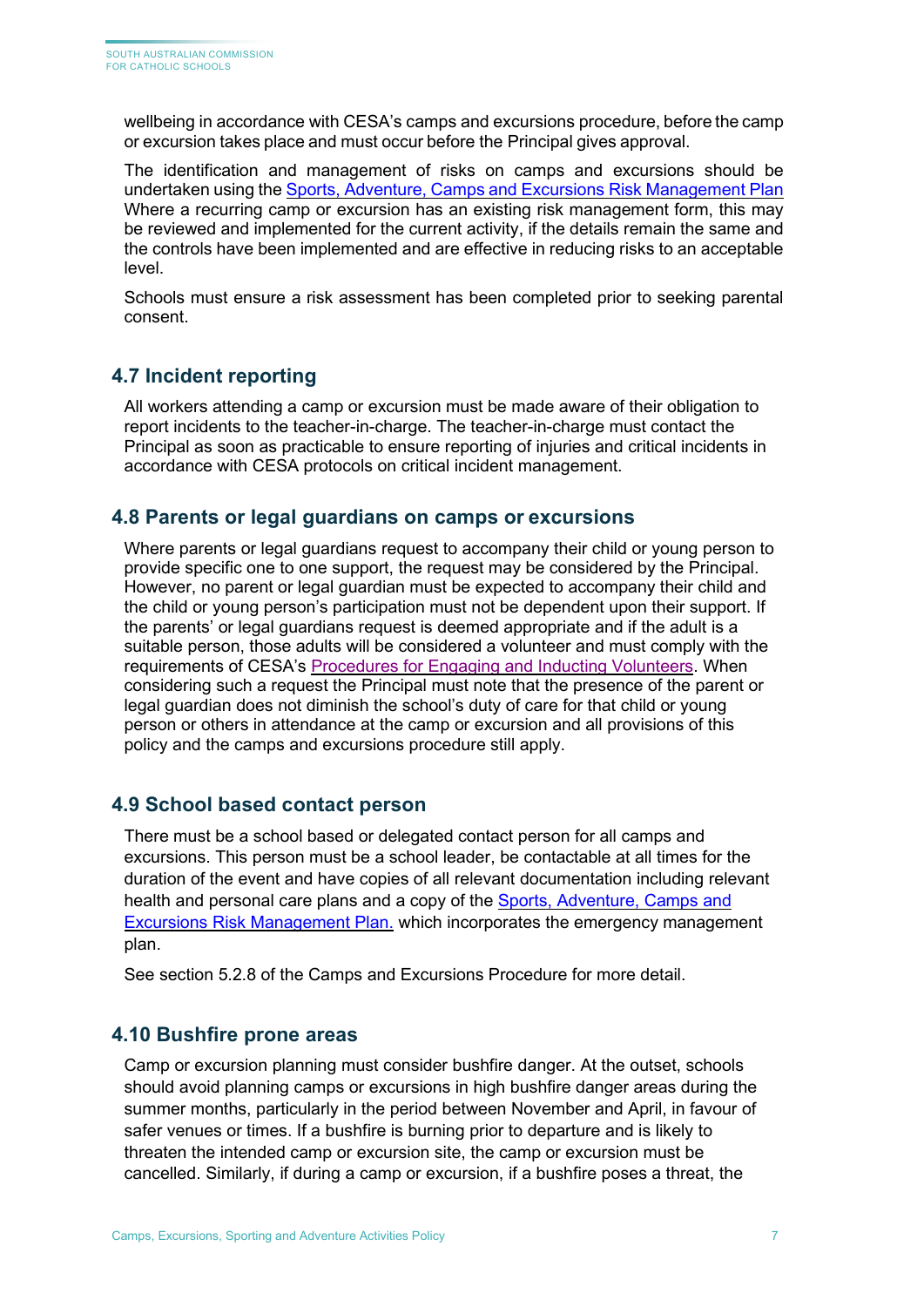activity must be cancelled and plans made to safely evacuate all involved.

Further information can be found in the annual CESA circular to Principals on Bushfire Response Planning issued every year in October.

#### <span id="page-8-0"></span>**4.11 Consent (including waivers)**

To ensure legal obligations are met all schools are required to use the approved [consent form t](https://edi.sa.edu.au/hr/for-managers/health-and-safety/creating-a-safe-workplace/camps-and-excursions)hat outlines all necessary information (the form proper must not be altered however additional information can be attached). All schools must ensure the following:

- That a child or young person is not taken outside of the site premises on a camp or excursion unless written authorisation has been provided. Organisers of any activities outside the site grounds or beyond school or preschool hours must obtain the written consent of parents/legal guardians or adult students prior to obtaining approval for the activity to take place.
- This policy is accessible to parents/legal guardians when seeking their consent.
- The authorisation/consent given to a parent/legal guardian states the prescribed information (see the Camps and Excursions Procedure for further details).
- The authorisation/consent must be submitted by a parent/legal guardian to a site staff member/teacher-in-charge no later than a week prior to the scheduled camp or excursion.

Ultimately the Principal is responsible for ensuring the required consent is obtained prior to the conduct of any camp or excursion and that all relevant information is provided to the parent/legal guardian.

Consent forms should not include a waiver clause that states the site or CESA cannot be held responsible for an accident or injury to the child or young person. Where a school is required to sign waiver forms for children or young people in order to secure a booking for a camp or excursion, please contact the CESA People, Leadership and Culture section for advice. In addition, please note:

- A school or school staff member cannot and must not sign a waiver on behalf of a child or parent;
- An individual teacher asked to sign a waiver for their own personal participation in an activity can do so, but needs to make their own decision about this; and
- A school should not sign a general waiver which might affect the School's rights and responsibilities without first seeking legal advice, to do so may have adverse consequences for insurance.

#### <span id="page-8-1"></span>**4.12 Planning a camp or excursion**

The Principal must ensure that all necessary planning and documentation has been completed prior to the camp or excursion being finalised and approved.

#### <span id="page-8-2"></span>**4.13 Alcohol, drugs and smoking**

The health, safety and welfare of children, young people and staff during a camp or excursion must not be compromised by unsafe/inappropriate behaviour.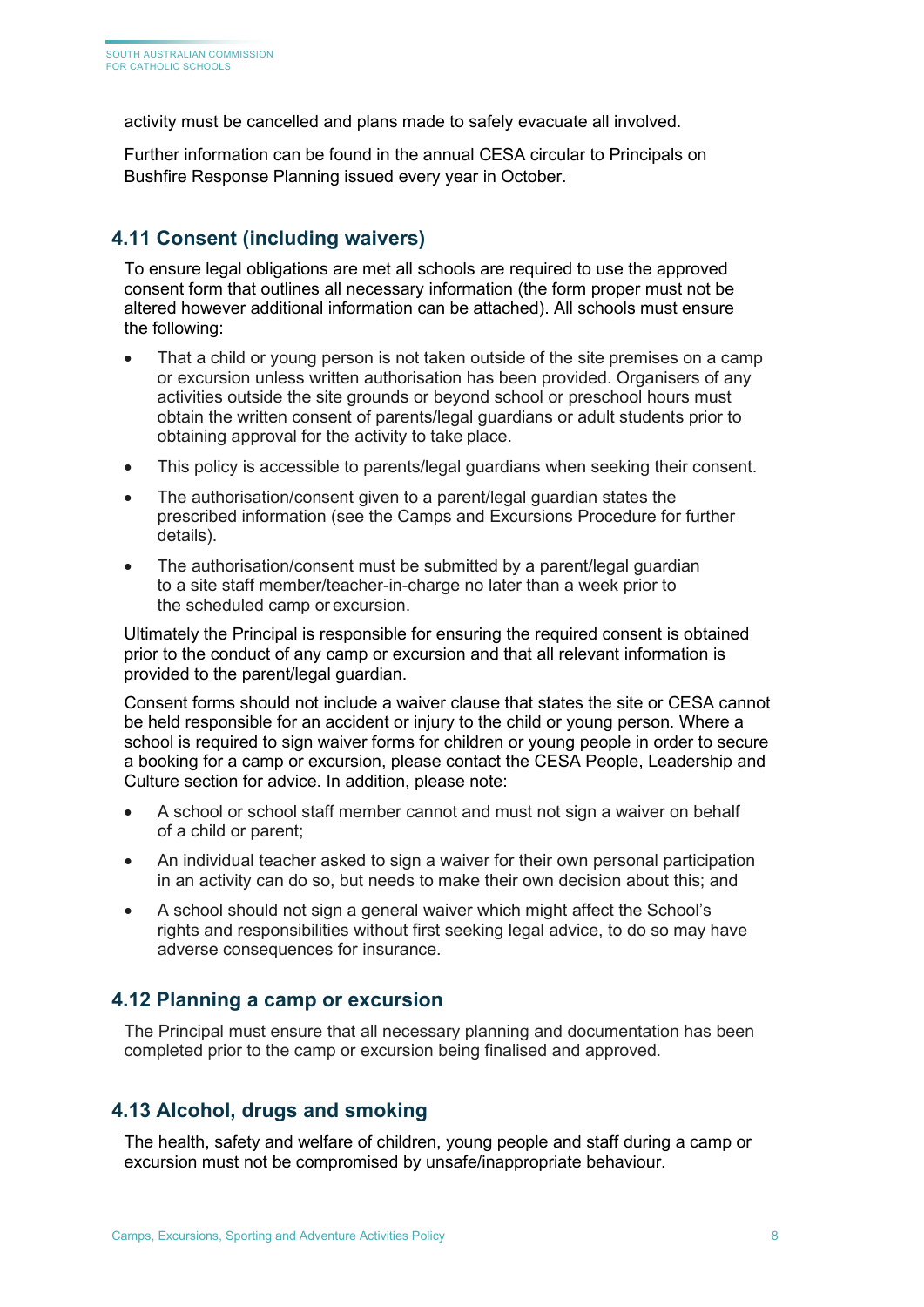The consumption of alcohol, illicit drugs or prescription medication that impair judgement, by supervisory team members or children and young people on camps and excursions is not permitted.

CESA employees on camps or excursions remain on duty even during rest and relaxation periods, and in an emergency are required to take responsibility for children and young people at short notice.

A camp or excursion activity and its facilities are an extension of the school. Therefore smoking, including the use of electronic cigarettes is not permitted on premises at any time. This includes inside buildings, tents, structures and outdoor areas. At no time should workers smoke in the presence or view of children and young people.

Instances of children or young people being suspected of possessing, or being under the influence of, alcohol or illicit drugs should be managed using school and CESA protocols.

Instances of staff being suspected of possessing, or being under the influence of, alcohol or illicit drugs in breach of the Code of Conduct may lead to disciplinary action which may include termination of employment.

# <span id="page-9-0"></span>**5 Responsibility for implementation, monitoring, and continual improvement**

Responsibility for implementation, monitoring and review of the policy is vested at the level appropriate to the following roles:

| <b>Catholic Education Offices</b>                    | <b>Catholic Schools</b>      |  |  |  |
|------------------------------------------------------|------------------------------|--|--|--|
| Assistant Director, People Leadership and<br>Culture | Principal                    |  |  |  |
| Manager, System Safeguarding and<br>Development      | School Board (or Equivalent) |  |  |  |

# <span id="page-9-1"></span>**6 Related Documents**

The following documents are to be read in conjunction with, and are additional to, any other relevant South Australian Commission for Catholic Schools (SACCS), school or CEO policy, procedure or support document.

- [SACCS Duty of Care Policy and Procedures \(2020\)](https://online.cesa.catholic.edu.au/docushare/dsweb/Get/Document-26672/Duty+of+Care+Policy_2020.pdf)
- **[Procedures for Engaging and Inducting Volunteers \(2019\)](https://online.cesa.catholic.edu.au/docushare/dsweb/Get/Document-32034/20191212_Procedures+for+Engaging+and+Inducting+Volunteers+Dec+2019_TA.pdf)**
- [SACCS Reporting Harm of Children and Young People Procedure \(2020\)](https://online.cesa.catholic.edu.au/docushare/dsweb/View/Collection-7201)
- **[Disability Discrimination Act 1992](https://www.legislation.gov.au/Series/C2004A04426)**
- [Disability Standards for Education 2005](https://www.education.gov.au/disability-standards-education-2005)
- [Children and Young People \(Safety\) Act 2017](https://www.legislation.sa.gov.au/LZ/C/A/CHILDREN%20AND%20YOUNG%20PEOPLE%20(SAFETY)%20ACT%202017.aspx)
- Child Safety (Prohibited Persons) Act 2016
- **[Student Overseas Travel Excursions](https://online.cesa.catholic.edu.au/docushare/dsweb/View/Collection-7259) Procedure (2020)**